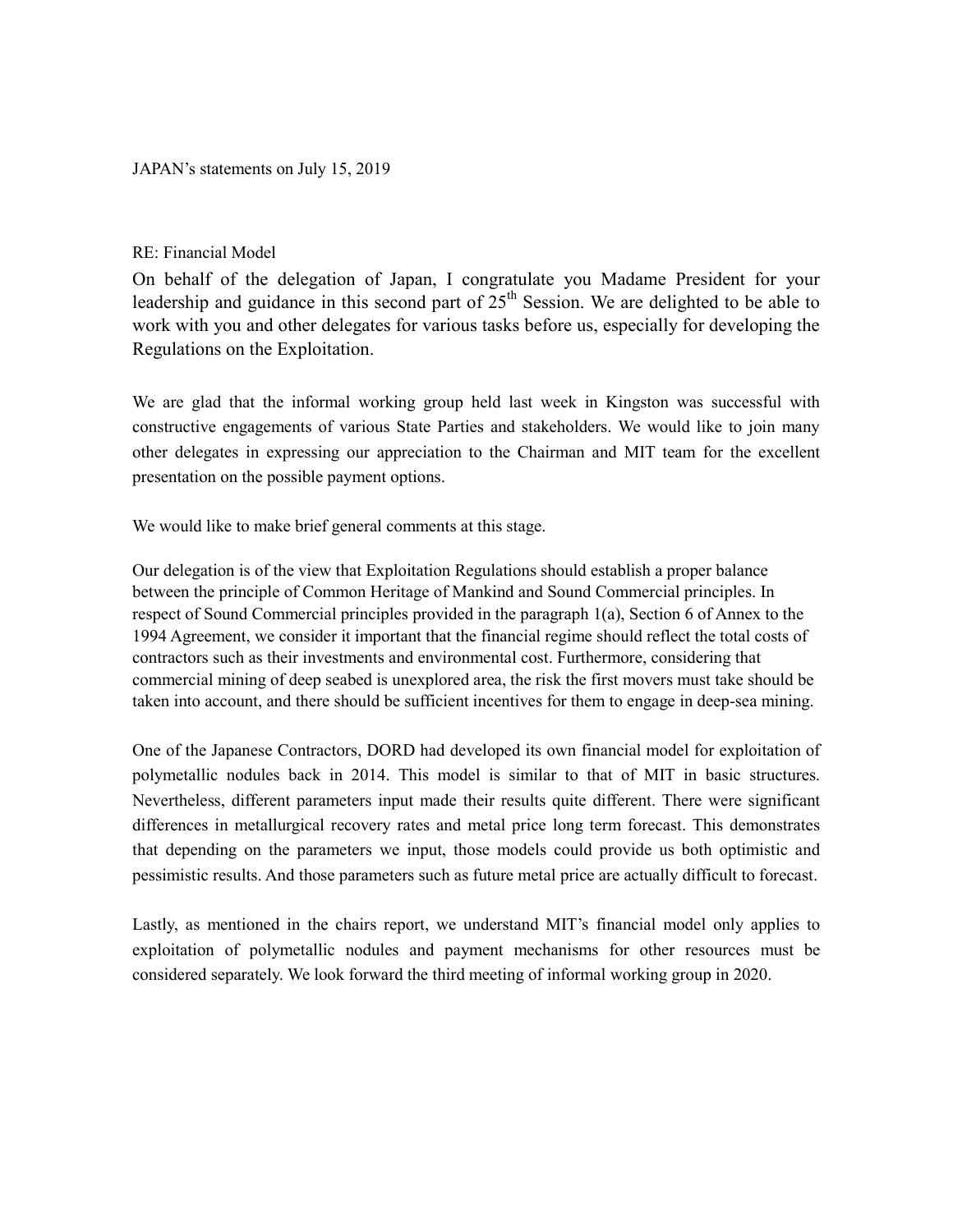#### Draft Regulations

Our delegation is appreciative for the efforts made by the LTC and the Secretariat for improving the text of draft Regulations, taking account of the comments submitted by States Parties and other stakeholders. Our delegation believes such opportunities for relevant stakeholders to submit their views are crucially important for developing practical and effective exploitation regulations, standards and guidelines.

#### **Part I**

#### D<sub>R</sub>1

Our delegation would like to ask clarification on the meaning of "Rules of the Authority." Other than the Convention and implementation Agreements, what would be included in the definition of Rules of the Authority? Would the mining codes, their Annexes, Appendices, rules of procedures and guidelines be included in the Rules of the Authority?

## DR2

Regarding the new phrase of "the application of the polluter pays principle through market-based instrument, mechanisms and other relevant measures," inserted to para.  $(e)(iv)$  of DR2, Japan considers it refers to the principle 16 of the Rio Declaration in which a State party should promote the internalization of environmental costs and the use of economic instruments taking into account the principle that the polluter should bear the cost of pollution without distorting international trade and investment. In order to make it clear, our delegation would like to propose to modify it to read "The application of the polluter pays principle as reflected in principle 16 of the Rio Declaration on Environment and Development."

# DR3

We had a concern that range of data, information and access that members of the Authority and contractors are obliged to provide to the Authority in accordance with paras. (a), (f) and (g) is vague and wide, so in order to take a balance Japan has proposed to add the phrase of "use their best endeavors to." However, we would not stick to that wording if the range could be more specified.

### D<sub>R</sub>4

In the previous text, the whole responsibility for issuing a compliance notice was on the Secretary-General alone. Our delegation is delighted to see the revisions that Serious Harm is institutionally determined by LTC and the Council, suspension of operations will be imposed